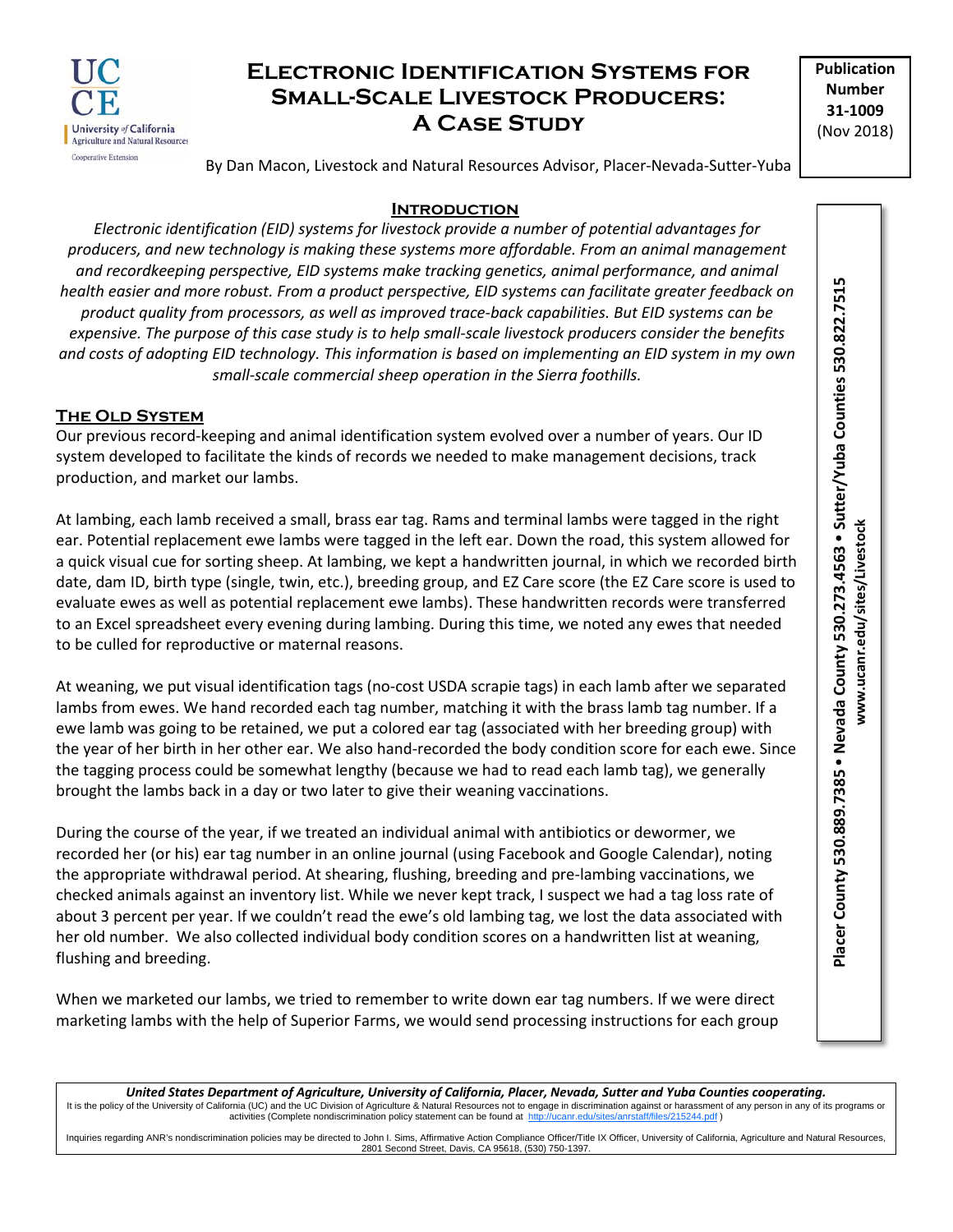(separated by paint mark – red marks processed one way; blue marks another, for example). We sometimes received lot yield information from Superior Farms (mostly carcass weight and sometimes yield grade).

# **Why Change?**

Even though our system wasn't perfect, it seemed to work. By keeping close track of the maternal traits measured in our EZ Care lambing system, we improved maternal ability and reduced lambing labor. We were able to track vaccinations and medications and ensure appropriate withdrawal times. Our Excel records seem to provide the management data we need for decision making purposes. So why change?

In 2017, USDA announced that it would no longer provide plastic scrapie tags for free. Being extremely frugal (okay, cheap!), we decided to look for other alternatives. Replicating our current system (brass lamb tag, scrapie tag and colored breeding group tag) would cost approximately \$2.13 per head (not including lost tags). We started to evaluate other options.

Shearwell Data, a company from the UK, announced that its EID tags were approved for the USDA Scrapie Eradication Program<sup>[1](#page-1-0)</sup>. As we looked into this option further, we discovered that these tags were reasonably priced (\$1.03/tag in the quantities we needed). They came in different colors (which would allow us to use them for visually sorting our breeding groups), and they had a 99 percent retention rate (better than our old tags). This year at weaning, we started using Shearwell tags.

The decision to move to EID tags doesn't end with the purchase of the tags, however; we also needed to buy a reader. Several years ago, while working for a large-scale sheep outfit in Rio Vista, I used a Shearwell reader (which looked much like the scanners that UPS drivers use to track packages). The scanner worked reasonably well once it was set up to record the data we needed. Unfortunately, because tech support was in the UK, getting help during business hours was impossible. It also required the user to be very close to the sheep, which was difficult with some ewes. In talking with my friends at Emigh Livestock (also in Rio Vista), they suggested checking out a reader made by Gallagher. It would read the Shearwell tags, but they liked the user interface and wand-like construction better than the Shearwell reader. After seeing theirs in use, we went with the Gallagher HR5, at a cost of about \$2,200.

With the Shearwell tags and the Gallagher reader, we can collect all of the data we've been collecting by hand – and then some. We can record all of the lambing data we need to make marketing and retention decisions. We can mark a ewe for culling – and get an alarm on the reader the next time she comes into the sorting chute. We can add visual ID tag numbers in case we lose an EID tag. We can link a ewe's ID to her lamb's. And when we're done with a working session, we can download all of this data into an Excel spreadsheet. The reader also connects via Bluetooth to our smart phones.

## **The New System**

<span id="page-1-0"></span>Our new system will reduce both labor and the direct costs associated with ear tags and livestock identification. Because the Shearwell tags are smaller (and more likely to stay in) than our old scrapie tags, we'll use these tags at birth. We'll record ewe and lamb information with the reader, which will automatically populate our Excel spreadsheets. At this point, we can also mark a ewe to cull (which will give us an alarm every subsequent time we scan that ewe). Since the lambs will already have their permanent tag, we won't need to bring them in twice at weaning – we can wean and vaccinate all in one session. Using the reader, we can also automatically include withdrawal times for any treatments or vaccinations we administer, which will give us



<sup>&</sup>lt;sup>1</sup> All sheep and goats over 18 months of age must have a USDA-approved scrapie ear tag when they are sold. Most auction yards require scrapie tags regardless of the animal's age.